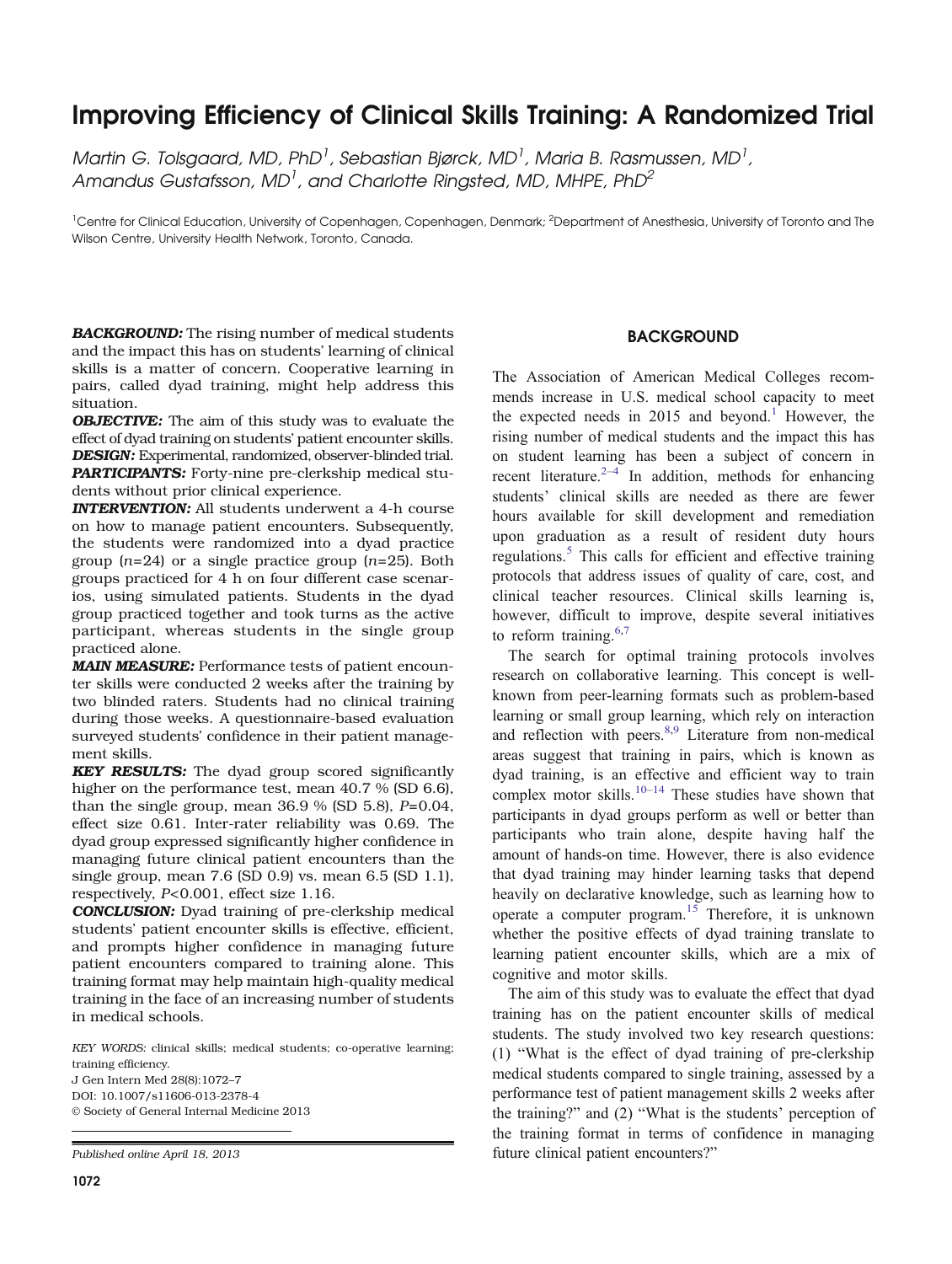#### **METHODS**

# Study Design

This was an experimental, randomized, observer-blinded study of the effect of dyad training (intervention) compared to single training (control) (Fig. 1). The study was conducted in accordance with the Consolidated Standards of Reporting Trials statement.[16](#page-5-0)

#### Setting and Participants

The study was conducted at the Centre for Clinical Education, University of Copenhagen, Rigshospitalet, Denmark.

The medical program at our university consists of a 6 year traditional curriculum with basic science teaching during the first 3 pre-clerkship years and clinical sciences during the last 3 clerkship years. Students receive traditional didactic teaching in clinical medicine during the last 6 months of the pre-clerkship phase, leading up to their first clerkship. Before entering clinical clerkships, all students must complete a mandatory course in patient encounter skills.

In January 2011, all end-of-third year (pre-clerkship) medical students from one cohort (259 students) at the University of Copenhagen in Denmark were invited by e-mail to participate. Participants were paid a small honorarium for their involvement and were enlisted on a first-come, first-serve basis. The students invited were all about to begin their first core clerkship. The only exclusion criterion was prior clinical experience. Hence, none of the participating students in this study had any prior basic skills training.

Ethical approval, in the form of an exemption letter from the Regional Ethical Committee of the Capital Region, was obtained before conducting the study.

## Intervention

All students enrolled in the study received a standard 4 h long practical course on how to manage patient encounters including teaching history taking and practicing physical examination skills in the skills lab. After completion of this course, students were randomized into either dyad-practice or single-practice protocols for a period of 4 h. This practicing took place on the next day. A computer-generated list of random numbers was used to allocate the students. Four different standardized cases related to the students' prior theoretical courses on clinical medicine (pneumonia, tonsillitis, deep venous thrombosis, and new-onset of diabetes) were constructed for the practice sessions and simulated patients were trained to portray the cases. The students were instructed to take the patients history and perform a physical examination using a maximum of 25 min per encounter.



Figure 1. Flowchart of study setup.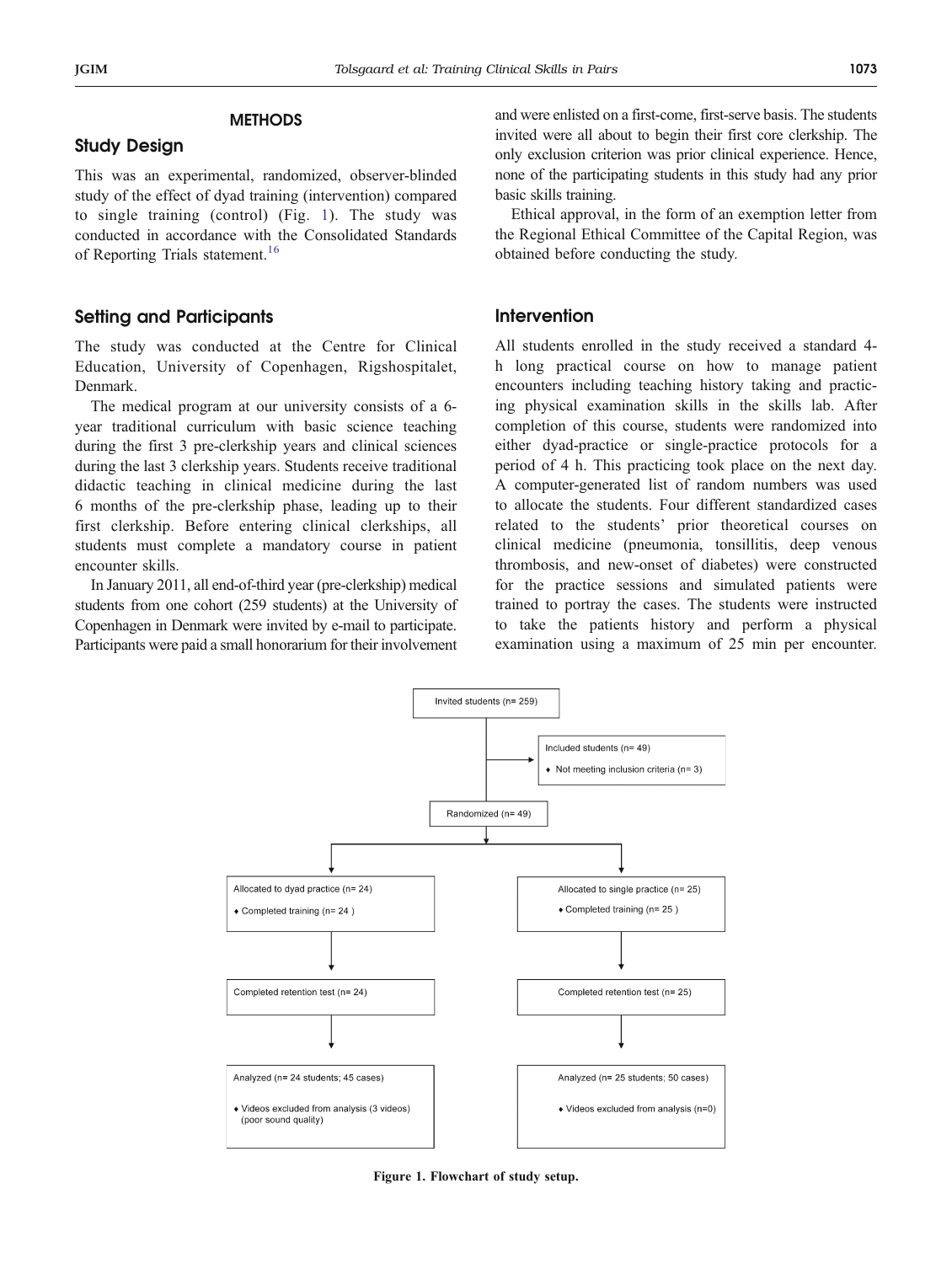The students then had another 25 min to write a patient workup, including tentative and differential diagnoses, as well as management plans. The report was done using a post-encounter form that were structured according to the Reporter-Interpreter-Manager-Educator (RIME) framework (Table 1). $^{17}$  $^{17}$  $^{17}$  The students practicing in pairs were assigned to pairs according to a computer-generated list of random numbers. They were instructed to alternate between actively managing the patient encounter and observing their partner, to ensure equal amounts of hands-on time for all students working in pairs. They were told to manage the patient encounter predominantly alone during the history taking and physical examination. However, they were allowed to suggest, comment or discuss essential steps with each other during the history taking and physical examination. During the time allocated for writing patient workups, the dyads were instructed to continue to work in pairs, and they were allowed to discuss the patient encounter, differential diagnoses, management plan, and potential learning goals. All dyads were instructed to write their own patient workups and the time used for discussion was selfregulated. The students in the single group managed all four encounters alone, and thereby had double the handson time compared to the dyad group.

## Outcome and Follow-up

Two weeks after the practice sessions, the students were assessed individually on a performance test. No formal clinical training or teaching took place during the period between the training and practice and the performance test. All students were instructed to: "Manage each patient encounter using 25 min for history taking and physical examination and 25 min for writing patient workups".

Table 1. The Post-Encounter Card Completed After Each Patient Encounter by Students in the Randomized Study of the Effect of Practicing Patient Management Skills in Pairs (Dyad) or Alone (Single). The Encounter Card Was Structured According to the Reporter-Interpreter-Manager-Educator (RIME) Framework

Reporter Focused summary of previous patient history Summary of current patient history Summary of physical examination Interpretation Summary of current medical problem Description of psychosocial and ethical considerations Tentative diagnoses and differential diagnoses Manager Patient workup and management plan Follow-up on patient workup and management plan (i.e. what happens if… or…) Instructions to medical team and information to the patient and relatives Educator/learning Questions to supervisor or to the conference about this patient Learning goals—one specific and one general

Two new cases were created for the performance test and portrayed by simulated patients (chronic obstructive pulmonary disease [COPD] in exacerbation and cytomegalovirus/Epstein-Barr virus [CMV/EBV] infection). All students were assessed individually and all encounters were videotaped. Again, the students had to take patient history as well as perform physical examination during the encounter, followed by writing workups using the RIME framework (Table 1). Each element was allocated 25 min. The videotapes and post-encounter cards were then rated individually by two physicians (AG and MBR), using a previously validated scoring form based on the RIME framework ([Appendix A](#page-5-0)).<sup>[18](#page-5-0)</sup> All students were briefed on the assessment format during the initial training, but none of them had previously been assessed using the RIME framework.

The raters were trained using video-recordings of patient encounters from a previous study and they were instructed to do a criterion-referenced scoring of performances according to the standards expected of medical graduates. The assessors were blind to the identity and allocation of the participants as they had not been in direct contact with any of the participating students before or during the conduction of the study. Instead, they received anonymized video-recordings with individual performances of each student after completing the performance tests and the randomization sequence was concealed from the assessors until all assessment scores were typed in and all statistical analysis completed. The assessors were instructed to report any violation of the blinding.

Finally, all students completed a questionnaire that asked them to rate their confidence in managing future clinical patient encounters on a nine-point Likert-scale with descriptive anchors ( $1 = \text{very}$  insecure,  $9 = \text{very}$  confident).

## Statistical Analysis

Sample size calculation was based on a previous construct validation study demonstrating an average difference of 22.0 % (SD 11.0) between year-four and year-six students,  $^{18}$  $^{18}$  $^{18}$ which was considered acceptable. Assuming a difference of 22 %, a power of 80 %, and a two-tailed  $\alpha$  of 5 %, 46 students were required to detect a difference. To compensate for potential dropouts, three more students were included.

All scores were calculated into a percentage of the maximum score. For comparison between the two groups mean total RIME scores were calculated as an average of the two raters' scores. The continuous variables were tested for skewness and kurtosis. Performance-scores and confidence ratings were analyzed for differences between the two groups using Independent-Samples T-test. Effect sizes of differences were calculated using Cohen's D. Inter-rater reliability was calculated using Intra-class Correlation Coefficients and potential differences were analyzed using Paired Samples T-test for each RIME element.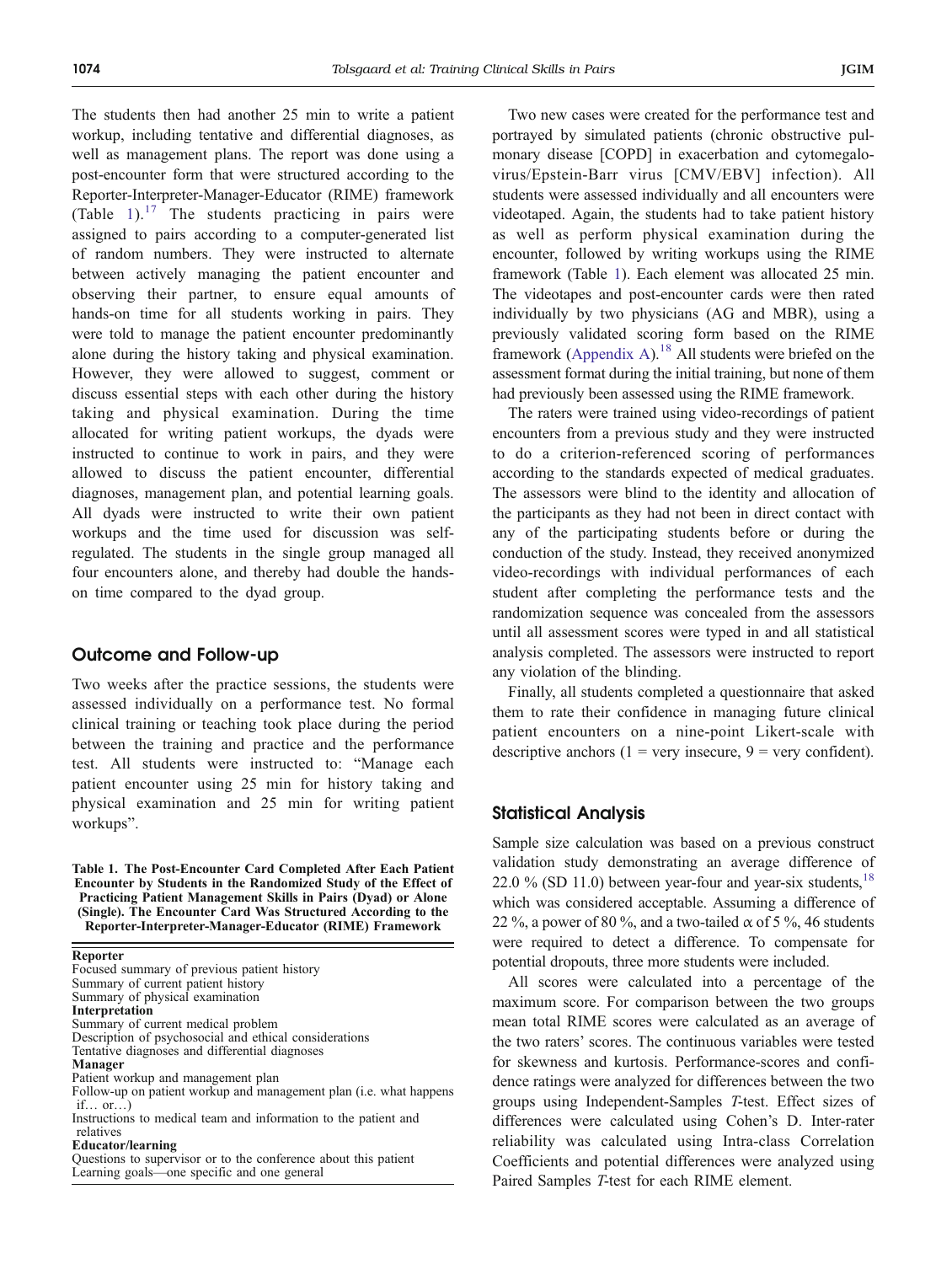## RESULTS

All 49 participants  $(N=49)$  were included in the statistical analysis. Table 2 shows the baseline characteristics of the participants. Three out of 98 videos (3 %) were excluded from the analysis due to technical problems with the audio on the recordings.

Inter-rater reliability was 0.69, (95 % CI 0.50–0.81). Neither the assessors nor the primary investigator recorded any violations to the blinding of the allocation of participants. The Paired Samples T-test showed significant differences in ratings on the Reporter and Manager elements  $(p=0.007$  and 0.003, respectively), with one of the raters scoring higher (MBR) than the other (AG) on both elements. The dyad group scored significantly higher on the performance test 2 weeks after the intervention, mean 40.7 % (SD 6.6), compared to the single group, mean  $36.9 \%$  (SD 5.8),  $P=0.04$ , effect size 0.61. Table 3 shows distribution of scores across the four RIME categories between the two groups.

The dyad group rated confidence with managing the patient encounter significantly higher than the single group; mean 7.6 (SD 0.9) in the dyad group vs. mean 6.5 (SD 1.1) in the single group,  $P < 0.001$ , effect size 1.16.

#### **DISCUSSION**

This study indicates that dyad practice was more effective and efficient than single practice when training pre-clerkship medical students to manage patient encounters. Students in the dyad group were also more confident than those who practiced alone. These results are consistent with existing literature on dyad training from domains outside medicine,  $10-14$  $10-14$  $10-14$  and are supported by theoretical assumptions regarding how and why collaborative learning works in terms of increased confidence, shared memory, and cognitive partnership.<sup>[8](#page-4-0)</sup> Literature from the field of motor skills learning, neuroscience, and psychology offers theoretical explanations of the observed benefits from dyad practice.

Motor-skills learning literature has suggested that the beneficial effects of dyad practice are largely due to

Table 2. Baseline Characteristics of Three End-of-Year Medical Students Randomized to Practicing Patient Management Skills in Pairs (Dyad) or Alone (Single)

| <b>Characteristics</b>       | Dyad group    | Single group<br>$(n=25)$ |  |  |
|------------------------------|---------------|--------------------------|--|--|
|                              | $(n=24)$      |                          |  |  |
| Men, $n$                     | h             |                          |  |  |
| Women, $n$                   | 18            | 17                       |  |  |
| Mean age, $y$ (range)        | $24.5(22-36)$ | $24.5(21-32)$            |  |  |
| Prior clinical training, $y$ |               |                          |  |  |

Table 3. Results of Performance Test of Students in a Randomized Study of the Effect of Practicing Patient Management Skills in Pairs (Dyad) or Alone (Single)

| <b>Element</b> | Dyad<br>group | Single<br>group      | P values; Cohen's d<br>effect size $(95 %$ CI |  |  |  |
|----------------|---------------|----------------------|-----------------------------------------------|--|--|--|
|                | $(n=24)$      | $(n=25)$             |                                               |  |  |  |
|                | Means<br>(SD) | <b>Means</b><br>(SD) |                                               |  |  |  |
| Reporter       | 64.3(8.7)     | 60.4 (11.6)          | $P=0.192$ ; d=0.38<br>$(-0.19-0.94)$          |  |  |  |
| Interpreter    | 31.6(7.5)     | 30.3(7.6)            | $P=0.535$ ; d=0.18<br>$(-0.39 - 0.73)$        |  |  |  |
| Manager        | 28.8 (9.2)    | 23.9(6.2)            | $P=0.03$ ; d=0.65<br>$(0,04-1,19)$            |  |  |  |
| Educator       | 20.8 (14.2)   | 15.0(11.8)           | $P=0.125$ ; d=0.45<br>$(-0, 13-1, 00)$        |  |  |  |
| Total score    | 40.7(6.6)     | 36.9(5.8)            | $P=0.04$ ; d=0.61<br>$(0, 03-1, 18)$          |  |  |  |

observation.[14](#page-4-0)[,19](#page-5-0) Recent research within the field of neuroscience has suggested mechanisms of learning by observation, with studies showing that the brain rehearses observed actions using the same neural circuits that are activated when actively executing actions. Thus, neurons in the frontal and parietal areas of the brain, called "mirror neurons," are shown to respond to observation and execution of the same action. $20-22$  $20-22$  $20-22$ Psychological research has suggested that collaboration helps reduce the risk of cognitive overload, due to united memory and shared information processing. $23,24$ Finally, other effects such as the social aspects of dyad training<sup>[19](#page-5-0)</sup> may be of importance to learning. This may be even greater significance if dyad training was applied to clinical settings, where many students may feel insecure in a new work-place. $3$ 

Several studies have shown deficiencies in clinical skills of students and residents, $25-27$  $25-27$  $25-27$  and faculty must continue to observe and evaluate trainees' clinical skills to improve quality of care and patient safety.<sup>28</sup> However, it is becoming increasingly difficult for clinical faculty to meet these expectations, as increases in class size are not always supported by additional resources.<sup>[4](#page-4-0)</sup> Recent literature has therefore called upon effective and efficient models that are less dependent on clinician teachers and instead include other training facilities, such as simulation training in skills labs.<sup>[4](#page-4-0)</sup> Our study indicates that dyad training in skills labs may contribute to reducing costs of training and allowing more students to be trained simultaneously without jeopardizing the quality of training. An important aspect of this study is therefore that training in dyads was not detrimental to subsequent standardized patient performance, although it allowed more efficient use of resources. Hence, the findings from this study suggest that dyad training—besides having desirable pedagogical qualities—also has the potential to impact how cost-effective and efficient basic clinical skills training is delivered.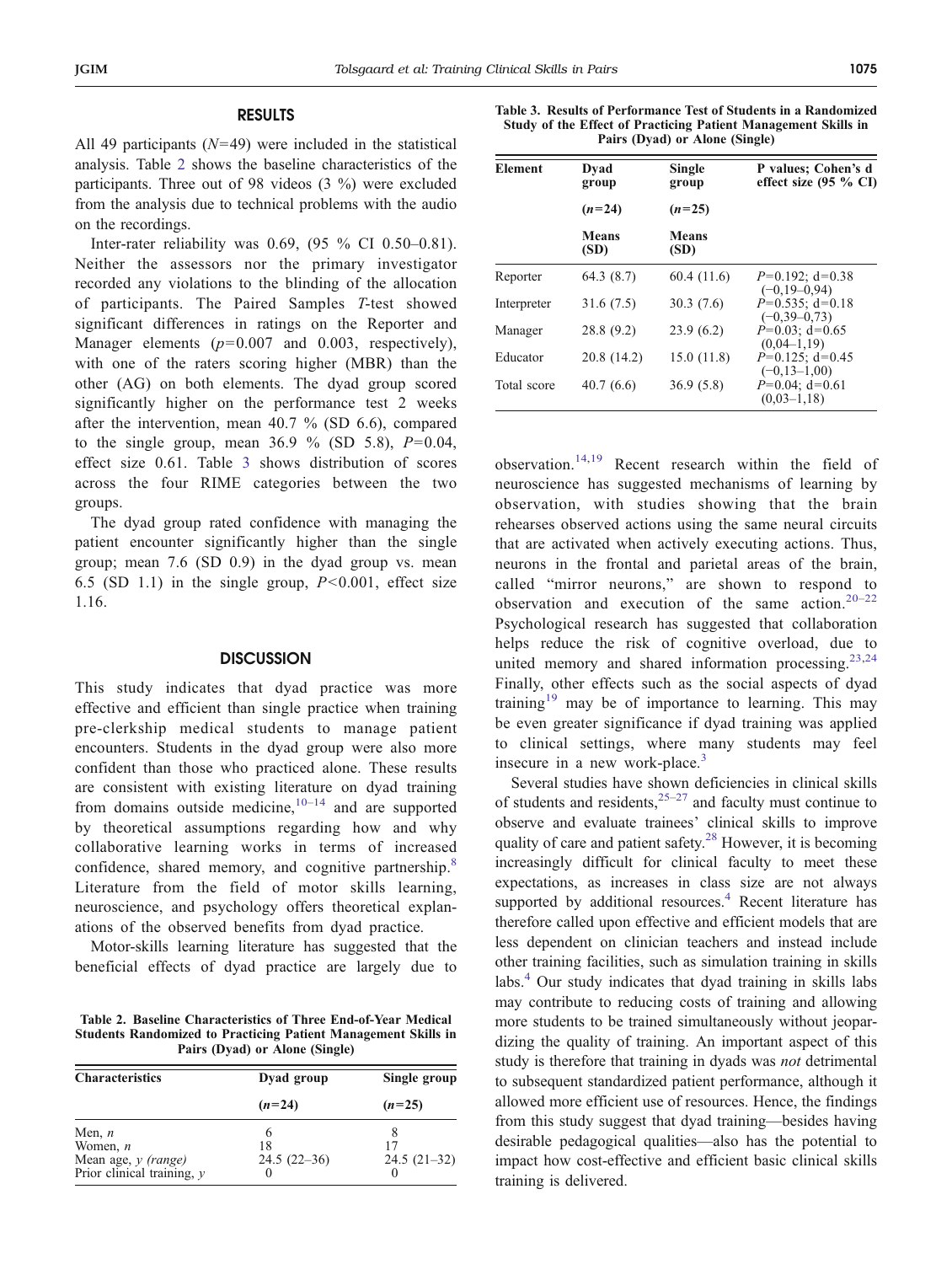<span id="page-4-0"></span>We consider the moderate increases in performance-scores obtained after a rather short intervention to be of relevance to practice. In support of this, the scores of the dyad group compare to the level of end-of-clerkship year-four students in a previous construct validity study.<sup>18</sup> In the construct validity study, end-of-year four students scored mean 47.9 as Reporters, 42.6 as Interpreters, 41.0 as Managers, and 32.4 as Educators. Thus, the students in the present study scored far higher as Reporters but lower as Interpreters, Managers, and Educators. However, the students in the present study had the advantage of having received training during the intervention in cases similar to the performance-test cases, which may explain the high Reporter scores in both groups. The RIME subgroup analysis of the performance test suggested that the dyad group may have stimulated each other to reflect more on management plans, giving rise to a higher score on this element. This may in turn have resulted in an increase in the quality of proposed learning goals although the difference in Educator scores was not statistically significant between the two groups. The scores on the Reporter and Interpreter elements were similar between the two groups, which may suggest that the beneficial effects of dyad training relate to more advanced aspects of performance. This correlates well to previous anticipations that a reduction in cognitive load of the most demanding tasks leads to improvements in learning for students working in pairs. However, a recent study showed that trainees "perceived that requesting frequent/inappropri*ate support threatened their credibility*",<sup>[29](#page-5-0)</sup> and having more confident students may also have a downside if they fail to ask for supervision when appropriate.

The experimental nature of this randomized controlled study means that it does have certain limitations. This study only considers clinically naïve students, and the rather low overall performance scores indicate that further training in patient encounter skills is necessary. This is not surprising, as the students participating in this study had no prior basic clinical skills training. Thus, the findings of this study concern the initial phase of skills acquisition. Furthermore, we have only assessed the impact of dyad training on performance levels after 2 weeks, and further research is needed to explore the effects beyond this initial phase of skills acquisition. However, the experimental design of this study did not allow a follow-up study, as the students went into different clerkships after completing the performance test and thereby made standardization of patient management training impossible. Research is needed to assess whether the beneficial effects of dyad training also relate to more senior students and transfer into clinical clerkship learning. However, applying dyad training in the clinical setting may be a challenge regarding the time used per encounter. Learning in clerkships has been characterized as opportunistic $30$  with an un-controlled mix of cases, which may also interfere with implementation of dyad training in a clinical setting. Nevertheless, dyad training may be a valuable format to prepare pre-clerkship medical students in skills labs.

In conclusion, this study demonstrates that training clinical skills in pairs is more effective and efficient than training alone, and it has positive effects on students' confidence in managing the patient encounter. This training format may help maintain high-quality medical training in the face of an increasing number of students in medical schools.

#### Acknowledgements:

**Contributors:** The authors would like to thank the students participating in this study.

Funders: This study was in part funded by the University of Copenhagen and in part funded by the Centre for Clinical Education, Copenhagen University Hospital Rigshospitalet.

Conflict of Interest: The authors declare that they do not have a conflict of interest.

Corresponding Author: Martin G. Tolsgaard, MD, PhD; Centre for Clinical Education, University of Copenhagen, Department 5404, Blegdamsvej 9, 2100 Copenhagen, Denmark (email: martintolsgaard@gmail.com).

#### REFERENCES

- 1. Association of American Medical Colleges. Workforce data and reports. Available at: <https://www.aamc.org/data/workforce/reports/> Accessed January 28, 2013.
- 2. MacDonald J. A survey of staff attitudes to increasing medical undergraduate education in a district general hospital. Med Educ. 2005;39:688–695.
- 3. Dornan T, Boshuizen H, King N, Scherpbier A. Experience-based learning: a model linking the processes and outcomes of medical students' workplace learning. Med Educ. 2007;41:84–91.
- 4. Hemmer PA, Ibrahim T, Durning SJ. The impact of increasing medical school class size on clinical clerkships: a national survey of internal medicine clerkship directors. Acad Med. 2008;83:432–437.
- 5. Wayne DB, Hauer KE. Counting quality, not hours: understanding the impact of duty hour reform on internal medicine residency education. J Gen Intern Med. 2012;27(11):1400-1.
- 6. Ferenchick G, Simpson D, Blackman J, DaRosa D, Dunnington G. Strategies for efficient and effective teaching in the ambulatory care setting. Acad Med. 1997;72:277–280.
- 7. Aagaard E, Teherani A, Irby DM. Effectiveness of the one-minute preceptor model for diagnosing the patient and the learner: proof of concept. Acad Med. 2004;79:42–49.
- 8. Topping K. Trends in Peer Learning. Educ Psychol. 2005;25:631–645.
- 9. Taylor D, Miflin B. Problem-based learning: where are we now? Med Teach. 2008;30:742–763.
- 10. Shebilske WL, Regian JW, Arthur W, Jordan JA. A dyadic protocol for training complex skills. Hum Factors. 1992;34:369–374.
- 11. Arthur W, Day EA, Bennett W, McNelly TL, Jordan JA. Dyadic versus individual training protocols: loss and reacquisition of a complex skill. J Appl Psychol. 1997;82:783–791.
- 12. Shea CH, Wulf G, Whitacre C. Enhancing training efficiency and effectiveness though the use of dyad training. J Mot Behav. 1999;31:119–125.
- 13. Sanchez-Ku ML, Arthur W. A dyadic protocol for training complex skills: a replication using female participants. Hum Factors. 2000;42:512–520.
- 14. Granados C, Wulf G. Enhancing motor learning through dyad practice: contributions of observation and dialogue. Res Q Exerc Sport. 2007;78:197–203.
- 15. Crook AE, Beier ME. When training with a partner is inferior to training alone: the importance of dyad type and interaction quality. J Exp Psychol Appl. 2010;16:335–348.